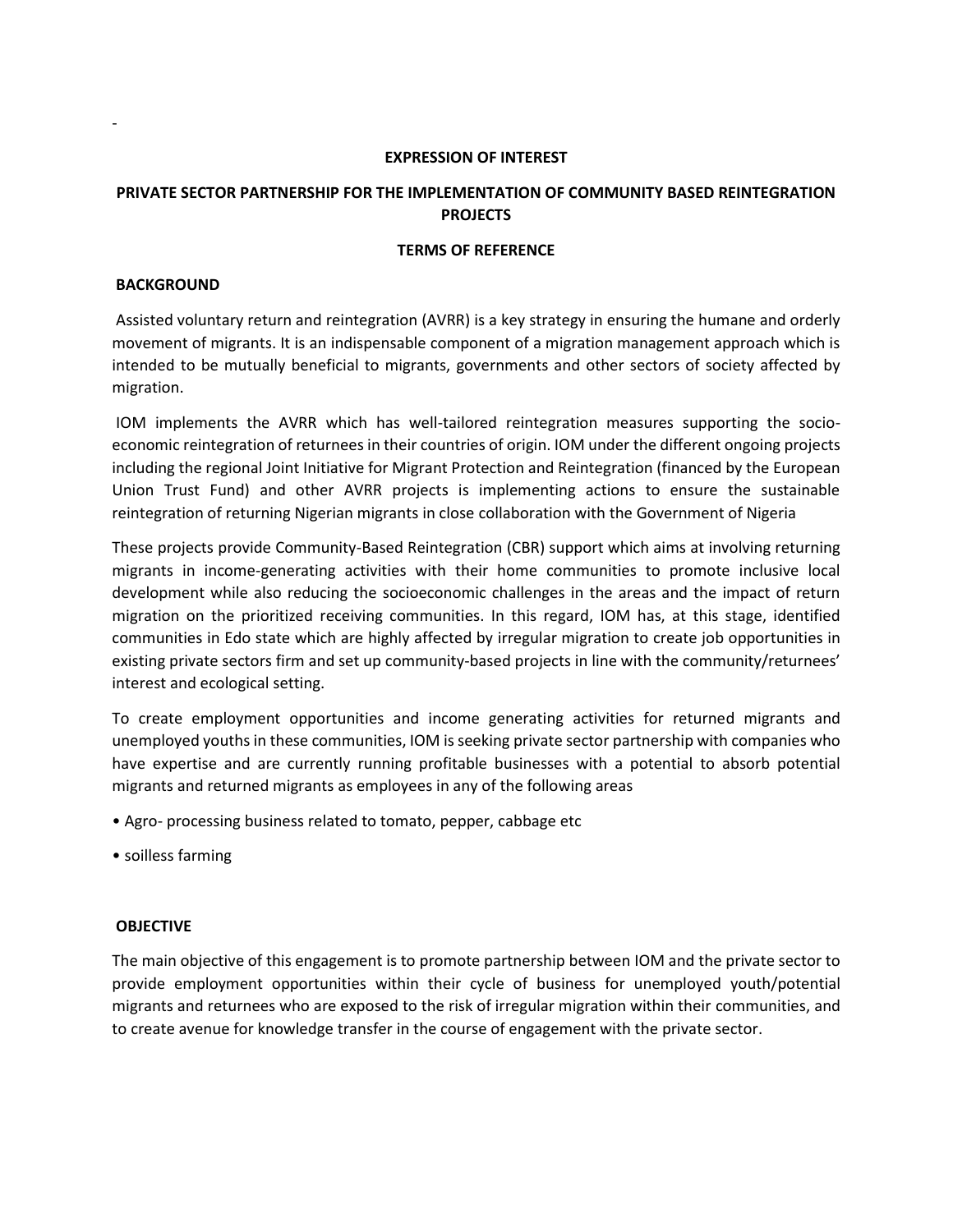## **SPECIFIC CONTEXT**

The growing urbanization of land and the recent security challenges associated with rural farming has escalated the need for soil less farming and other forms of technologically driven system of agriculture to boost food production for the increasing population and contribute to the overall economic matrix of the state.

According to the data matrix from the Nigeria data portal the unemployment rate in the country is about 32.5% [2021] for a population of approximately 211,394,895 people**,** with youths making a substantial part of that population. Also available data from the EU-IOM JI over 17,359 migrants have been returned back to Nigeria since 2017 and a large number of them are from Edo State. It is of critical importance therefore to positively engage this youth channeling their energy and potentials to build their skills, create employment, develop entrepreneurship capacity to create livelihood opportunities.

In view of this, IOM is seeking well established private sector companies in the agro-allied sector that can provide employment within their existing business in a partnership modality with IOM. The beneficiaries under this scheme will have the opportunity to acquire skill, work experience and technological knowhow on soilless farming.

## **REQUIREMENT**

This project has taken an approach of promoting partnership with well-established agro enterprises, which has the required funds, technological expertise, job placement capacity, management, market for the products and technical industry -specific expertise to support with provision of employment. To this end, IOM is seeking private firms with the relevant pedigree, preferably in agriculture processing, value chain network and soilless farming who will offer job placement within their business for returnees and potential migrants and is also capable of providing technical expertise to set up soilless farms.

#### **ROLES AND RESPONSIBILITIES**

The primary role and responsibility of the private partnership is to provide employment opportunity to beneficiaries within their organization and set up soilless farm project undertake all regulatory requirements, provide necessary advert/branding/marketing for the products of their already running business

#### **VALUE PROPOSITION**

- $\blacktriangleright$  Leadership of the management of the factories;
- $\triangleright$  Huge potential for value- chain network;
- $\triangleright$  Leverage on government pro-sectorial policies, boosting performance;
- $\triangleright$  Possibility of managing other similar projects; proven track record of past work.
- $\triangleright$  Contribute to the curbing of the negative effects of irregular migration as part of CSR support;

**QUALIFICATION AND EXPERIENCE** The criteria for selecting the firm, among others, are: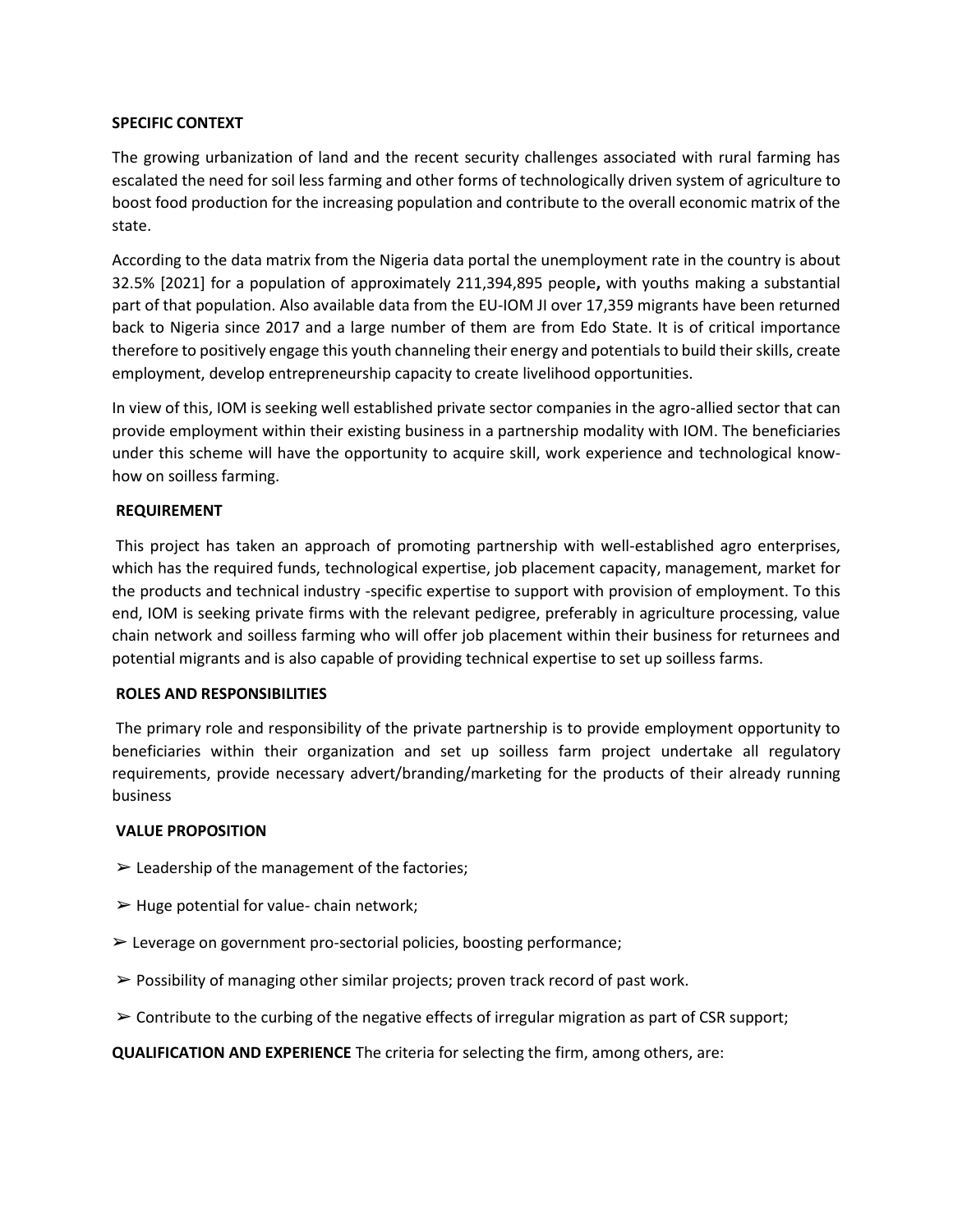$\triangleright$  Must operate in Nigeria with preference given to those who are within/near the following States: Edo State and Delta.

- $\triangleright$  Must be registered and certified by the Corporate Affairs Commission and tax certificate;
- $\triangleright$  Must have been in operation for at least two (2) years in similar area of expertise;
- $\triangleright$  Must be a business development service provider;
- $\triangleright$  Evidence of consistent and sustained good financial performance (audit reports for the last 2years);
- $\triangleright$  Management Team composition with a proven track record;
- $\triangleright$  proven understanding of the Nigerian business environment and labor market structure;
- $\triangleright$  Evidence of the existence of a proper governance structure;

 $\triangleright$  Evidence of the availability of adequate resources (human and financial) and capacity to manage agroprocessing or manufacturing business;

- $\triangleright$  Evidence of consistent regulatory compliance;
- $\triangleright$  Proven financial capacity.

## **COMPETENCIES**

- $\triangleright$  Confirmed interest in working on community projects and with returned migrants;
- $\triangleright$  Expertise on either agricultural related production, husbandry or manufacturing;
- $\triangleright$  In-depth knowledge of the agricultural value chain or manufacturing;
- $\triangleright$  Organizational structure/systems setup;
- $\triangleright$  People management skills;
- $\triangleright$  Community relations skills;
- $\triangleright$  Health, Safety, and Environment (HSE);
- ➢ Supply Chain Management (SCM) abilities;
- $\triangleright$  Branding and Marketing;
- $\triangleright$  Risk management;
- $\triangleright$  Project development and management skills;

#### **METHOD OF APPLICATION**,

IOM invites experienced and interested private firms to submit an expression of interest, technical proposal along with a cover letter in support of their application addressed to IOM Lagos via email